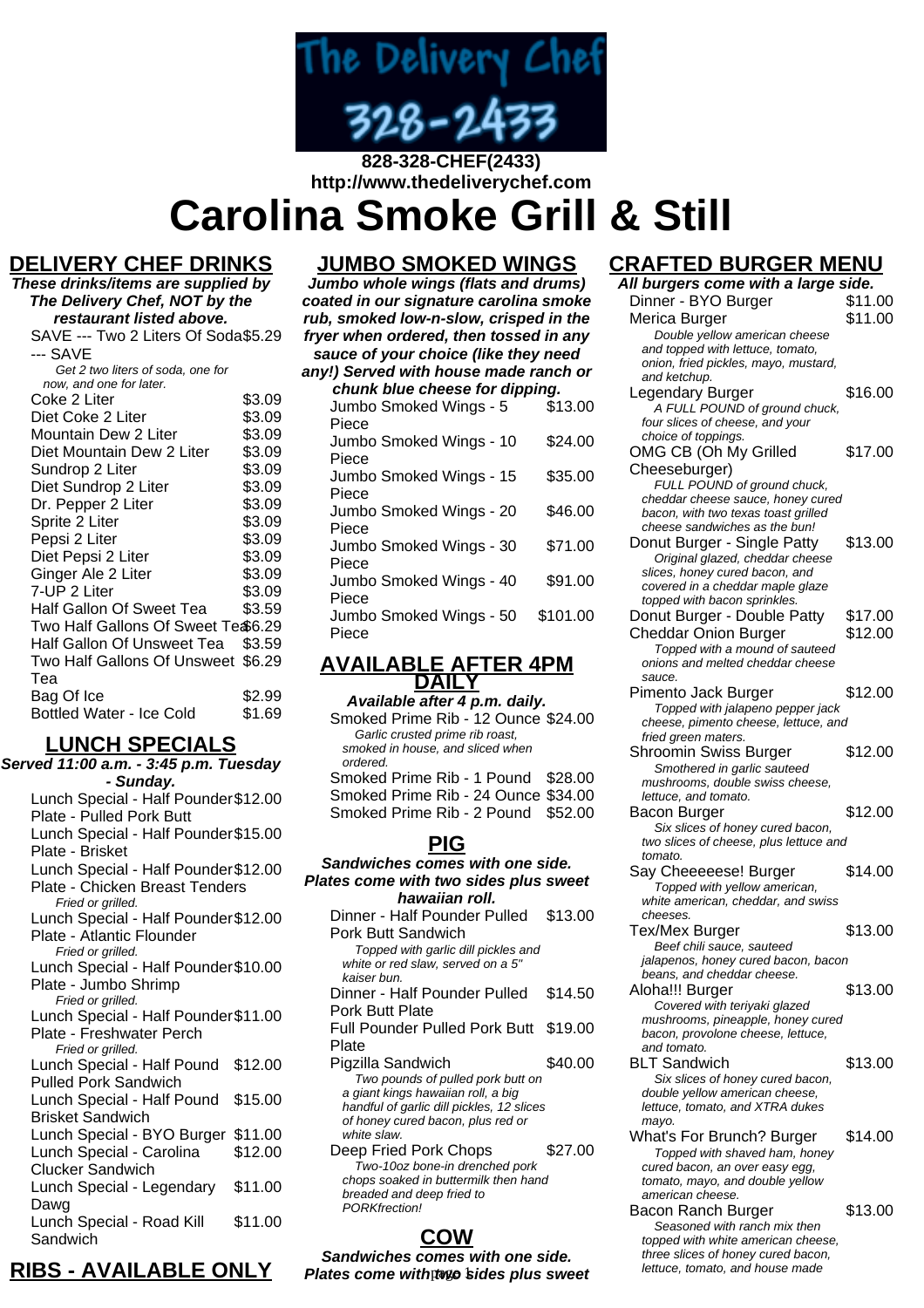### **FRIDAY, SATURDAY & SUNDAY**

Full Rack Of Baby Back Ribs \$32.00 A full rack (13 bones) of extra meaty back ribs, dry rubbed, smoked to perfection, then wrapped and finished off with just a touch of legendary barbeque sauce for maximum juciness.

# **APPETIZERS**

Fried Cheese Appetizer With \$11.00 Marinara Dip Fresh half moon mozzarella coated in italian breadcrumbs, fried until golden brown and ooey gooey! Served with chunky marinara for dipping. Onion Rings Appetizer \$9.00 Hand cut, beer batter dipped, and deep fried. Fried Green Maters Appetizer \$9.00 With Ranch Dip Hand cut, buttermilk soaked, breaded and deep fried. Served with a side of house made ranch. Traditional Sweet Onion Hushpuppies Appetizer \$9.00 Made in-house. Jalapeno Hushpuppies Appetizer \$9.00 Made in-house. Sloppy Tachos Appetizer \$12.00 A mound of tater tots, covered in sloppy joe and topped with shredded cheddar and monterey jack cheese. Fried Okra Appetizer \$9.00 Lightly breaded and deep fried. Carolina Smoke Nachos Appetizer - Serving For 2 \$14.00 Fresh fried tri-colored corn tortillas, piled high, then topped with cheddar cheese sauce, beef chili, black beans, fire roasted salsa, house made pico, pickled jalapeno slices, shredded lettuce, sour cream, guacamole, and finished off with shredded cheddar and monterey jack cheese. Carolina Smoke Nachos Appetizer - Serving For 4 \$22.00 Carolina Smoke Nachos Appetizer - Serving For 6 \$30.00 Carolina Smoke Nachos Appetizer - Serving For 8 \$37.00 Fried Garlic Pickles Appetizer \$9.00 With Ranch Dip Thick sliced garlic dill pickle chips, buttermilk soaked, hand breaded and deep fried. Served with a side of house made ranch for dipping. Crawdaddys Appetizer With \$14.00 Tartar Sauce & Lemons - 1 Pound Whole crawfish boiled in beer and seasoned with our signature carolina smoke rub. Served with regular or spicy tartar sauces and fresh lemons. Crawdaddys Appetizer With \$25.00 Tartar Sauce & Lemons - 2 Pound Crawdaddys Appetizer With \$36.00 Tartar Sauce & Lemons - 3 Pound Peel & Eat Shrimp Appetizer \$19.00 With Cocktail Sauce & Lemons - 1 Pound Jumbo shrimp boiled in beer and seasoned with our signature carolina

#### **hawaiian roll.**

| Dinner - Half Pounder Brisket<br>Sandwich                            | \$16.00 |
|----------------------------------------------------------------------|---------|
| Served on a 5" kaiser roll with any<br>toppings of your choice.      |         |
| Dinner - Half Pounder Brisket<br>Plate                               | \$21.00 |
| Full Pounder Brisket Plate                                           | \$29.00 |
| Carolina Steak                                                       | \$18.00 |
| A full pound of fresh ground chuck<br>chargrilled and smothered with |         |
| peppers and onions, brown                                            |         |
| mushroom gravy and topped with                                       |         |
| shredded cheddar/monterey jack<br>cheese.                            |         |
| Dinner - Legendary Dawg                                              | \$11.00 |
| Half pound all beef hotdog,<br>chargrilled and covered with your     |         |

### **CHICKEN**

choice of toppings.

**Sandwiches comes with one side. Plates come with two sides plus sweet hawaiian roll.**

Dinner - Half Pounder Chicken \$13.00 Tenders Plate Jumbo chicken breast tenderloins, buttermilk soaked, then hand breaded and deep fried when ordered. Also available garlic grilled. Full Pounder Chicken Tenders \$18.00 Plate Jumbo chicken breast tenderloins, buttermilk soaked, then hand breaded and deep fried when ordered. Also available garlic grilled. Cluck-N-Waffles \$17.00 A half pound of our famous fried teNders on top of two vanilla-crunch infused belgian waffles, covered in butter and maple syrup.

# **UNDERWATER CRITTERS**

#### **Plates come with two sides plus sweet hawaiian roll. Choose either breaded and deep fried, garlic grilled, or smokey cajun spiced unless otherwise specified.**

| specilieu.                              |         |
|-----------------------------------------|---------|
| Dinner - Jumbo Shrimp -                 | \$15.00 |
| Regular Plate                           |         |
| Jumbo Shrimp - Large Plate              | \$21.00 |
| Jumbo Oysters - Regular Plate \$17.00   |         |
| Jumbo Oysters - Large Plate             | \$22.00 |
| Jumbo Outer Banks Scallops -            | \$18.00 |
| Regular Plate                           |         |
| Jumbo Outer Banks Scallops - \$24.00    |         |
| Large Plate                             |         |
| Dinner - Atlantic Flounder -            | \$16.00 |
| Regular Plate                           |         |
| Atlantic Flounder - Large Plate \$21.00 |         |
| Dinner - Freshwater Perch -             | \$15.00 |
| Regular Plate                           |         |
| Freshwater Perch - Large Plate\$20.00   |         |
| Crawdaddys Plate - 1 Pound              | \$16.00 |
| Boiled in beer and seasoned with        |         |
| our signature carolina smoke rub.       |         |
| Crawdaddys Plate - 2 Pound              | \$27.00 |
| Boiled in beer and seasoned with        |         |
| our signature carolina smoke rub.       |         |

#### **DOWN SOUTH PHILLY SANDWICHES**

**Like the famous sandwich from up north...only better! All sandwiches come with one side.**

Carolina Philly Sandwich \$15.00 Half-pound of shaved ribeye or page 2

ranch dressing.

Yeeee Hawwww! Burger \$13.00 Double cheddar cheese, honey cured bacon, thick-cut onion ring stack, and covered in legendary barbeque sauce. Mac & Cheese Burger \$13.00 Onion ring bowl on top of the batty that's filled with our smokey white cheddar bacon mac and cheese. Down South Burger \$12.00 Double yellow american cheese topped with beef chili, white slaw, yellow mustard, and onions (raw or grilled.) Black & Blue Burger \$13.00 Patty blackened with cajun spices and covered in jalapeno cheddar jack cheese, then topped with sauteed mushrooms, crumbled blue cheese, onions, lettuce, tomato, and blue cheese spread. Nacho Burger \$13.00 Topped with doritos, pickled jalapenos, guacamole, jalapeno pepper jack cheese, lettuce, tomato, onion, and finished with fire roasted salsa. Quesadilla Burger \$14.00 Grilled with mexican spices and topped with sauteed green peppers and onions, queso blanco, and house made pico, then sandwiched between two cheese quesadillas as the bun. California Love Burger \$13.00 Provolone cheese, honey cured bacon, guacamole, lettuce, and tomato. Surf & Turf Burger \$16.00 Topped with fried or grilled jumbo shrimp, jalapeno pepper jack cheese, lettuce, and tomato, plus regular or spicy tartar sauce. Substitute oysters (grilled or fried) for an additional cost. Carolina Philly Burger \$18.00 Topped with a half-pound of shaved ribeye steak, sauteed mushrooms, peppers, and onions, plus white american cheese. Porkin' Burger \$16.00 Cheddar cheese, half-pound pile of house smoked pork butt, white or red slaw, and your choice of bbq sauce. Velvet Elvis Burger \$13.00 Topped with creamy peanut butter, a fried banana, honey cured bacon, and dukes mayo. El Diablo Burger \$14.00 Eat with EXTREME CAUTION! Seasoned with reaper pepper powder and covered in ghost pepper jack cheese, then topped with seared jalapeno and habanero peppers, carolina reaper sauce, lettuce, and tomato. **YOUNGINS** Kids Plate With Jumbo Chicken \$9.00 **Tenders** Comes with one side and a sweet hawaiian roll. Kids Plate With Pulled Pork Butt \$9.00 Comes with one side and a sweet hawaiian roll. Kids Plate With Jumbo Shrimp \$9.00 Comes with one side and a sweet hawaiian roll. Kids Plate With Brisket \$13.00 Comes with one side and a sweet hawaiian roll.

Kids Sliders With Jumbo Chicken Tenders \$10.00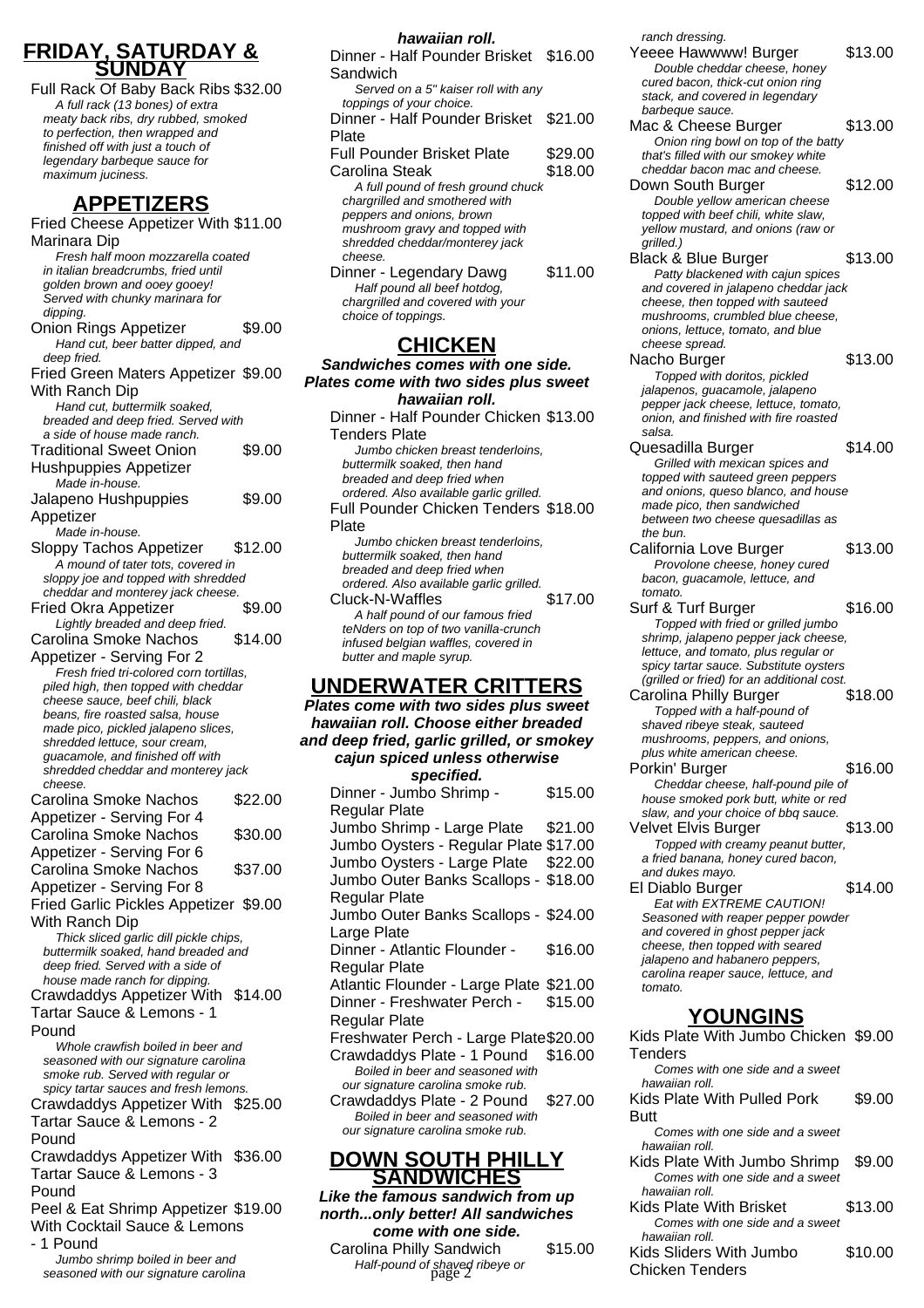smoke rub. Served with cocktail sauce and fresh lemons. Peel & Eat Shrimp Appetizer \$36.00 With Cocktail Sauce & Lemons - 2 Pound Peel & Eat Shrimp Appetizer \$54.00 With Cocktail Sauce & Lemons - 3 Pound

# **LEGENDARY SALADS**

**Our GIANT salads are a mix of iceberg lettuce, romaine hearts, organic spring mix, baby carrots, broccoli, green olives, yellow onion, green bell pepper, bacon chunks, and topped with a cheddar and monterey jack cheese blend.**

Legendary Salad With No Me\$t10.00 Legendary Salad With Jumbo \$16.00 Chicken Tenders

Legendary Salad With Jumbo \$21.00 **Scallops** 

Legendary Salad With Pulled \$16.00 Pork Butt

Legendary Salad With Jumbo \$15.00 Shrimp

Legendary Salad With Brisket\$21.00

### **LEGENDARY FRIES**

**An XXL serving of crinkle-cut fries, topped with a half-pound of our house smoked pulled pork, aged cheddar cheese sauce, pickled jalapeno slices, bacon chinks, and**

#### **finished with our legendary barbeque sauce.**

Legendary Fries With Pulled \$15.00 Pork Butt

Legendary Fries With Jumbo \$15.00 Chicken Tenders

Legendary Fries With Brisket \$20.00 Legendary Fries With Jumbo \$17.00 Shrimp

# **THE CAROLINA TATER**

# **A GIANT tater served up carolina**

**smoke style!** PORKtater \$13.00 Stuffed with a half-pound of house smoked pulled pork butt, then topped with legendary barbeque sauce, aged cheddar cheese sauce, bacon chunks, and finished with regular sour cream.

HOTT TATER \$13.00 A half-pound of jumbo chicken tenders grilled with onions, mushrooms, sauteed in our carolina hott sauce, covered in white american cheese, stuffed in the tater, and topped with our house made ranch or blue cheese dressing.

SHRIMPIN TATER \$15.00 We cover the tater with a half-pound of garlic grilled shrimp, peppers and onions, and our house

made shrimp sauce. PHILLY TATER - Carolina Stv843.00 Shaved ribeye or chicken breast, grilled with green bell peppers, yellow onions, and mushrooms, then covered with white american cheese.

PHILLY TATER - Old Skool \$13.00 Style

Shaved ribeye or chicken breast, grilled with green bell peppers and yellow onions, then topped with aged chicken breast, grilled with green bell peppers, yellow onions, and mushrooms, then covered with white american cheese.

Old Skool Philly Sandwich \$15.00 Half-pound of shaved ribeye or chicken breast, grilled with green bell peppers and yellow onions, then topped with aged cheddar cheese sauce.

Carolina Hott Philly Sandwich \$15.00 Half-pound of shaved ribeye or jumbo chicken tenders, grilled with yellow onions and mushrooms, simmered in our carolina hott sauce, then covered in white american cheese.

Fajita Philly Sandwich \$15.00 Half-pound of shaved ribeye, chicken breast, or jumbo shrimp, grilled with green peppers, yellow onion, and pickled jalapeno peppers, then simmered in mexican spices and topped with jalapeno pepper jack cheese.

Hibachi Philly Sandwich \$16.00 Half-pound of shaved ribeye steak, chicken breast, or jumbo shrimp, grilled hibachi style with green bell peppers, yellow onions, mushrooms, broccoli, and baby carrots, then simmered in teriyaki sauce, and topped with house-made shrimp sauce.

### **LEGENDARY SANDWICHES**

**All sandwiches come with one side.** Carolina Reuben Sandwich \$18.00

A half-pound of house smoked brisket, sliced thick and piled into an 8" hoagie, topped with melty provolone cheese, garlic infused sauerkraut, and thousand island dressing.

Carolina Po'Boy Sandwich Your choice of meat, plus iceberg lettuce and thick-sliced maters on an 8" hoagie roll, hit with a dash of carolina smoke rub then topped with either regular tartar, spicy tartar, or zesty cocktail sauce. Choice of meat determines price of sandwich. Dinner - Carolina Clucker \$12.00

**Sandwich** 

A half-pound of jumbo chicken tenders, fried or grilled and served on a 5" kaiser roll with your choice of toppings.

Meat Sweats Sandwich \$35.00 The world-famous stacker starts off with lots of garlic dill pickles, then a half-pound of fresh ground chuck burger patty, a half-pound of our house smoked brisket, a half-pound of our house smoked pulled pork butt, yellow and white american cheese, six slices of honey cured bacon, legendary barbeque sauce, and topped with white and red slaw, all on a 5" kaiser roll!

Dinner - Road Kill Sandwich \$12.00 Half-pound slab of bologna, fried just right, topped with yellow american cheese, a mound of grilled onions, beef chili, and served on thick sliced texas toast with tangy yellow mustard.

#### **SIDE SAUCES & DRESSINGS**

Side Order - Sauce \$0.75 Side Order - Dressing  $$0.75$ Side Order - Dipping Sauce \$0.75

On two sweet hawaiian rolls. Comes with one side. Kids Sliders With Pulled Pork Butt \$10.00 On two sweet hawaiian rolls. Comes with one side. Kids Sliders With Brisket \$14.00 On two sweet hawaiian rolls. Comes with one side.

### **SIDES**

Side Choice - Crinkle-Cut Fries \$4.00 Side Choice - Tater Wedges \$4.00 Side Choice - Traditional Sweet \$4.00 Onion Hushpuppies Side Choice - Jalapeno **Hushpuppies** \$4.00 Side Choice - Beer-Battered Onion Rings \$4.00 Side Choice - Bacon Beans \$4.00 Side Choice - White Cheddar Bacon Mac & Cheese \$4.00 Side Choice - Bacon Tater Salad \$4.00 Side Choice - Fried Okra \$4.00 Side Choice - Collard Greens \$4.00 Side Choice - Green Beans \$4.00 Side Choice - Fried Garlic Pickles \$4.00 Side Choice - White Slaw \$4.00 Side Choice - Red Barbeque Slaw \$4.00 Side Choice - Side Salad \$4.00 Side Choice - Pulled Pork Gravy & Biscuits \$4.00 Side Choice - Garlic Grilled Broccoli \$4.00 Side Choice - Homemade Nanner Puddin' \$4.00

# **BEVERAGES**

| Fountain Drink | \$3.00 |
|----------------|--------|
| Sweet Tea      | \$3.00 |
| Unsweet Tea    | \$3.00 |

# **DESSERTS**

| <b>Strawberry Shortcake</b> | \$9.00 |
|-----------------------------|--------|
| Chocolate Overdose          | \$9.00 |
| <b>Peanut Butter Pie</b>    | \$9.00 |
| Cherry Cheesecake           | \$9.00 |
|                             |        |

### **CONDIMENTS, NAPKINS & SILVERWARE**

**Please let us know below if you will need any condiments, napkins or silverware with your order.**

Please Include Silverware Please Include Napkins Please Include Ketchup Please Include Mustard Please Include Mayonnaise Please Include Salt Please Include Pepper LAST UPDATED

# **THE DELIVERY CHEF**

**Are you looking for food delivery near me? Well you have come to the right place. The Delivery Chef has been your premier locally owned and operated restaurant delivery service for over 16 years, delivering your favorite foods to** page 3 **you. The Delivery Chef is a delivery**